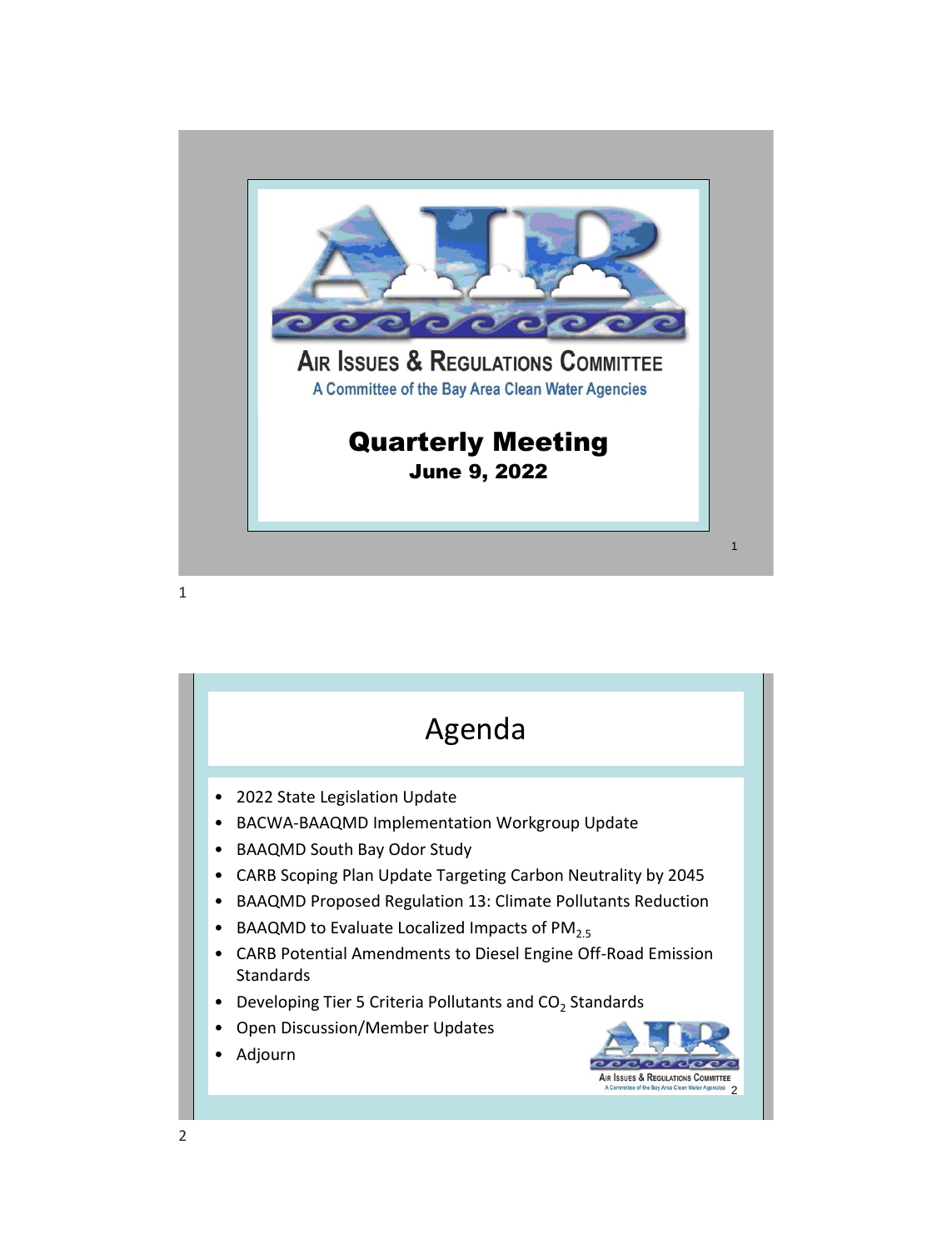

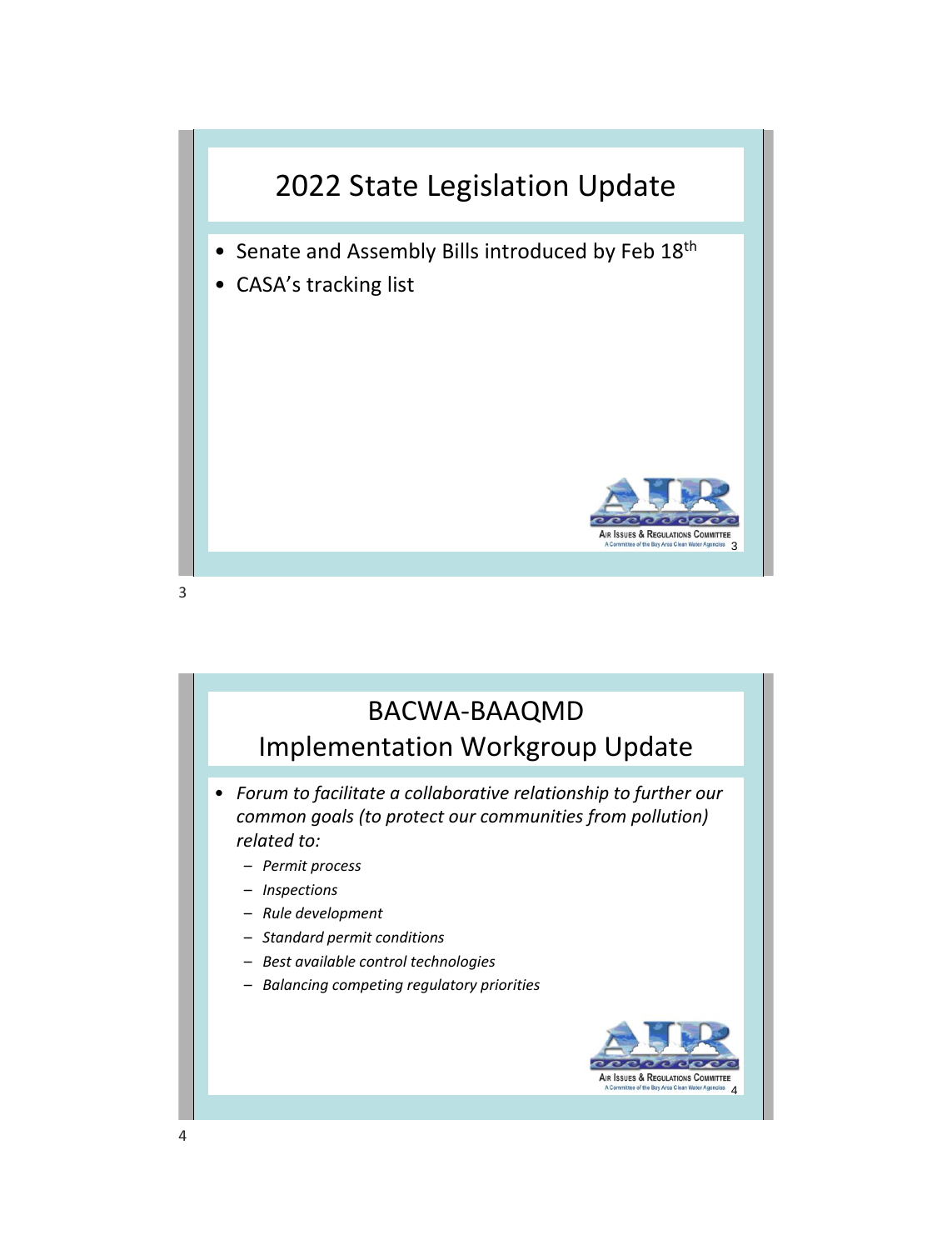

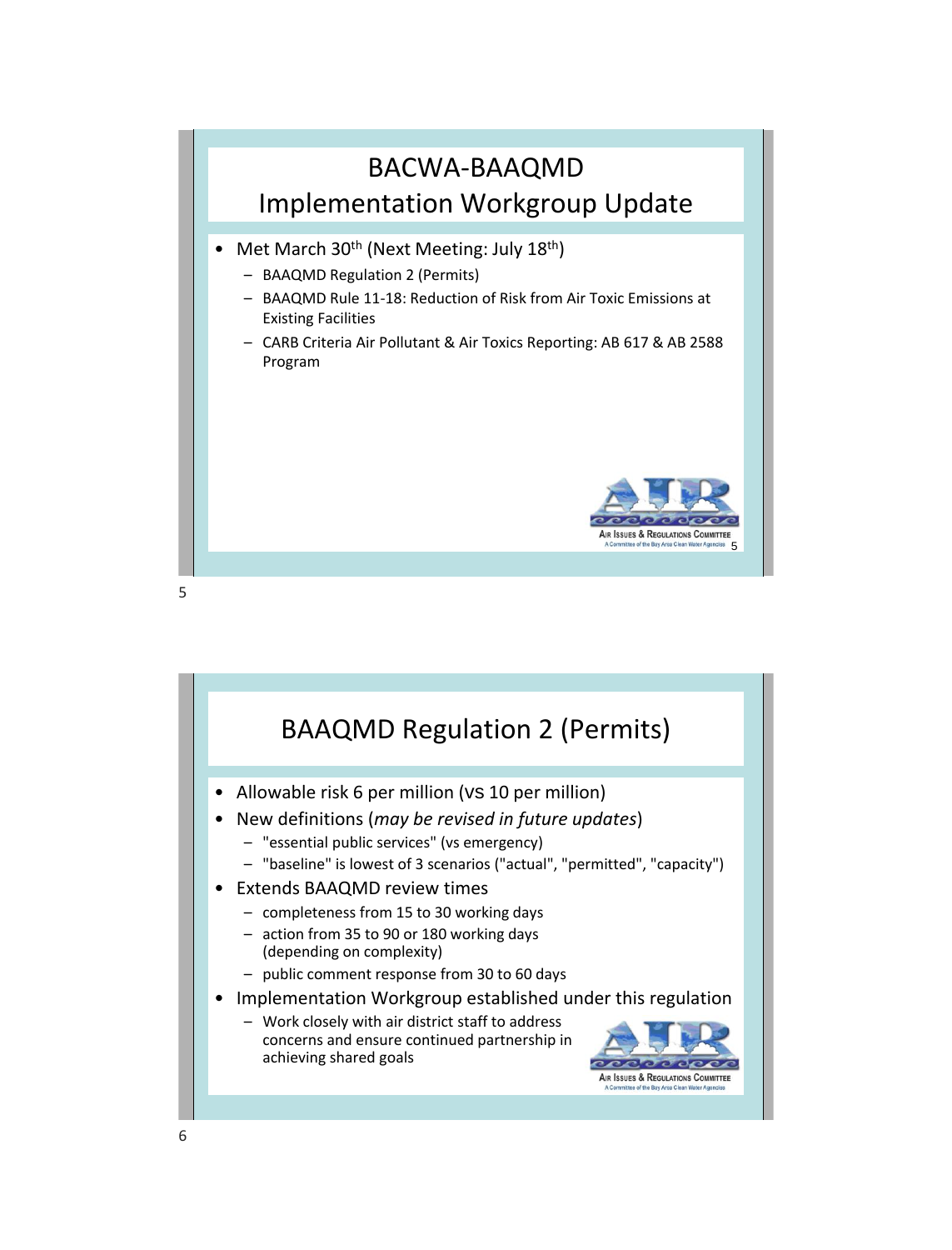

BAAQMD Rule 11-18: Risk Reduction from Air Toxic Emissions at Existing Facilities

| <b>Prioritization</b><br><b>Score</b> | No. of<br><b>POTWs</b> | <b>Inventory</b><br><b>Requests</b> | <b>Approve Final</b><br><b>HRAs</b> | <b>Approve Final</b><br><b>Risk Reduction</b><br>Plans <sup>*</sup> |
|---------------------------------------|------------------------|-------------------------------------|-------------------------------------|---------------------------------------------------------------------|
| >100                                  | 8                      | Q3 2024                             | Q <sub>2</sub> 2026                 | Q4 2027                                                             |
| > 50                                  | 13                     | Q3 2025                             | Q4 2027                             | Q2 2029                                                             |
| > 25                                  | 8                      | Q1 2027                             | Q4 2028                             | Q <sub>2</sub> 20 <sub>30</sub>                                     |
| >10                                   | 10                     | Q1 2028                             | Q4 2029                             | Q <sub>2</sub> 2031                                                 |

*Timing of risk reduction implementation is not in sync with CARB-approved "two-step process" BUT we will involve the air district in the process!*

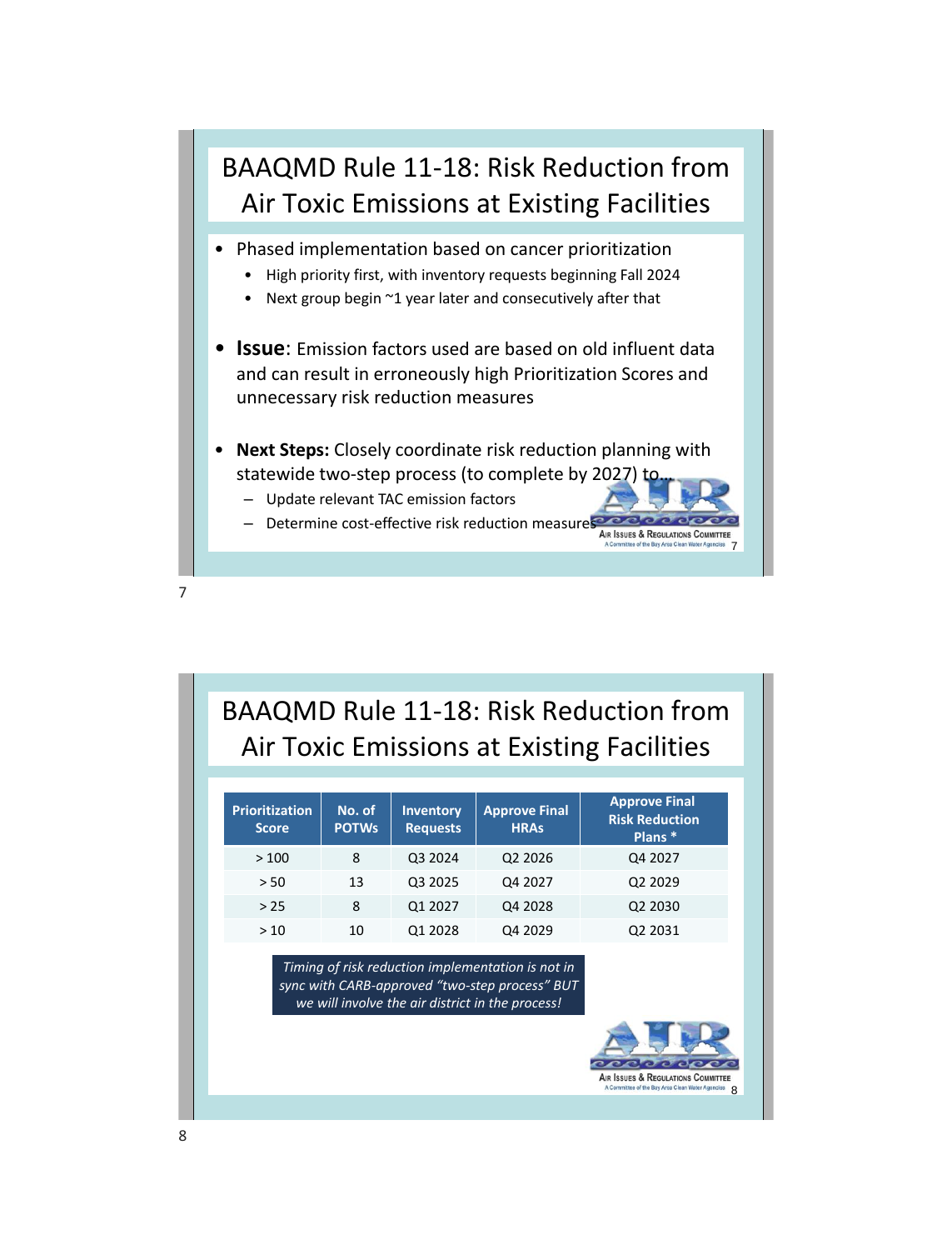

How can WWTPs comply with the updated CTR and Air Toxics "Hot Spots" Programs? • Two-Step Process: 1. Scan air space of unit processes to determine detectable compounds 2.Quantify emissions (Mimic 1990 Pooled Emissions Estimation Program) *Step 2: Submit Source Testing Protocol to CARB Submit Final Report to CARB Begin Reporting Identify Participating Agencies Step 1: GC/MS Scan Select Governance Structure Step 1: Draft Approach Step 2: Draft Source Step 2: Quantification Sampling & Analysis Step 2: Draft Report, Reviews & Final Report Test Protocol Prepare for Reporting* 2022 2023 2024 2025 2026 2027 2028 *Result: Short-list of compounds and emissions factors determined by participating agencies as well as local air district and CARB staff (to inform permitting and Rule 11-18)*  $\bullet \bullet \bullet \bullet \bullet$ *Cost estimate being developed for FY 23/24 budgeting* AIR ISSUES & REGULATIONS COMMITTEE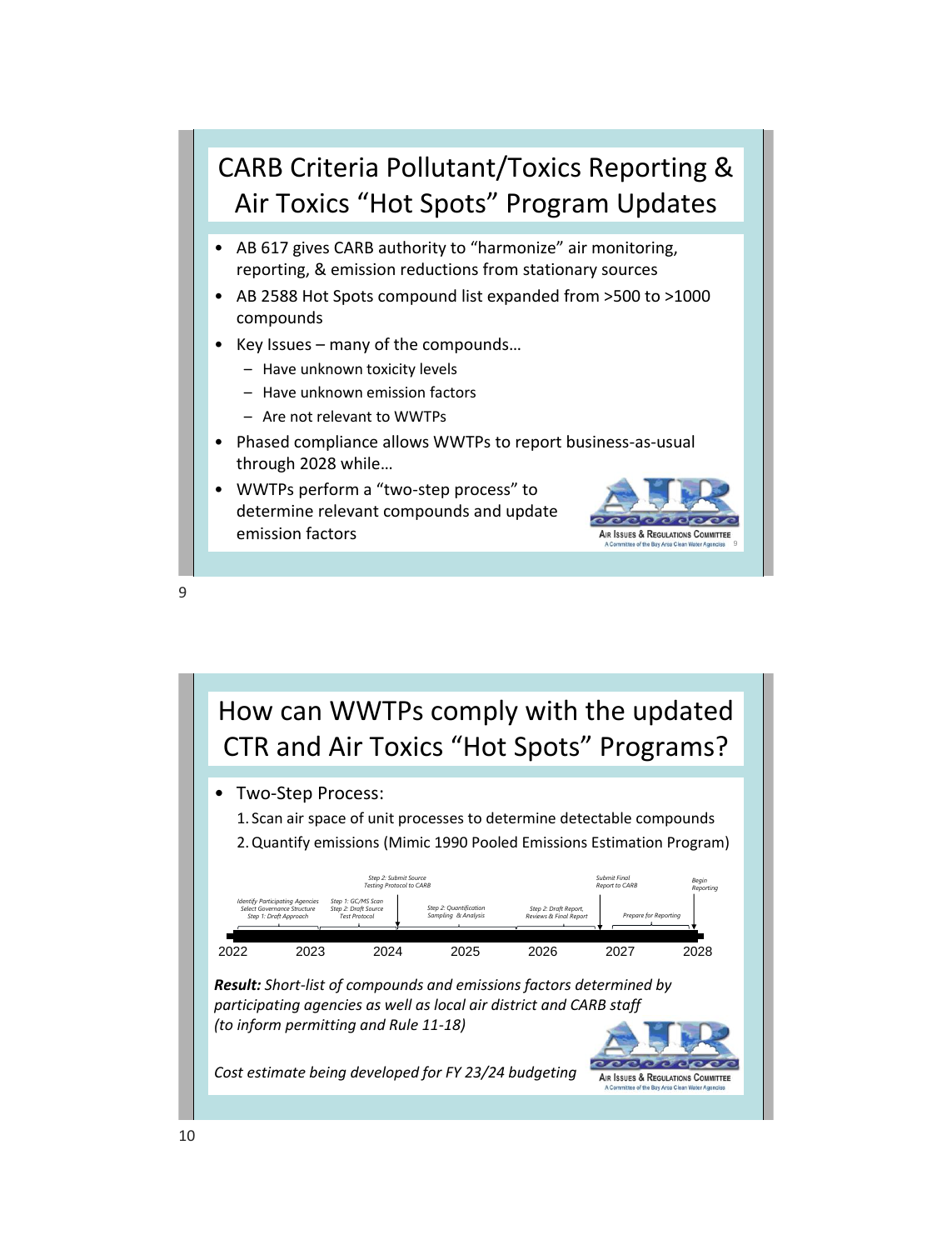

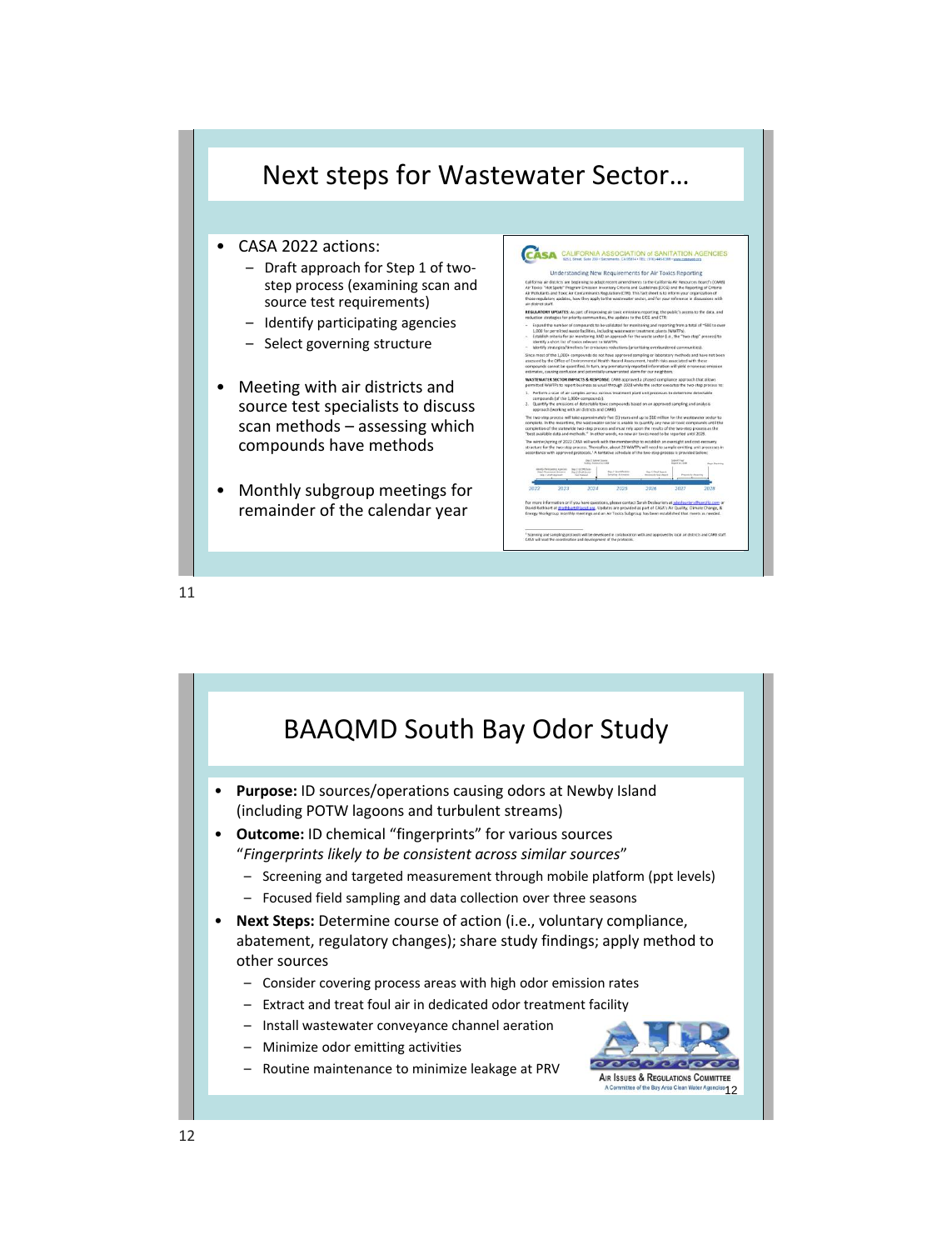## CARB Scoping Plan Update Targeting Carbon Neutrality by 2045

- Scoping Plan [Workshops](https://ww2.arb.ca.gov/our-work/programs/ab-32-climate-change-scoping-plan/scoping-plan-meetings-workshops?utm_medium=email&utm_source=govdelivery) through Spring 2022 on:
	- Short-Lived Climate Pollutants (SLCP reduction under SB 1383 regs)
	- Transportation Sector (ACF regulation)
	- Natural and Working Lands
	- Electricity Sector (SB 100 report)
	- Environmental Justice
- Full draft released May 10, 2022 (final draft in Fall 2022):
	- Proposed Advanced Clean Fleet Regulation (vehicle electrification)
	- SB 1440 CPUC Decision to Extend Procurement Requirements for Biomethane Pipeline Injection
	- SB 1383 SLCP Reduction Implementation



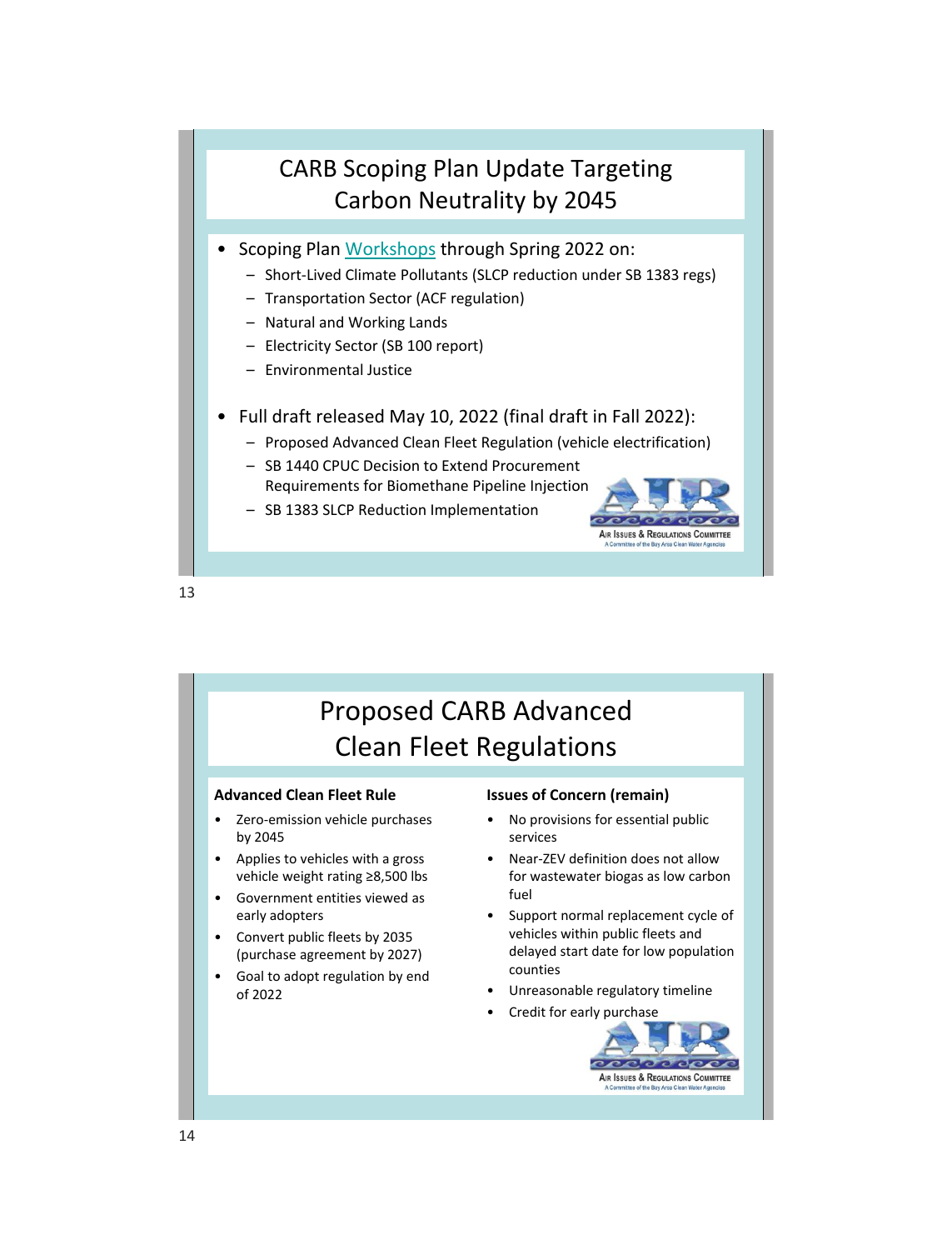

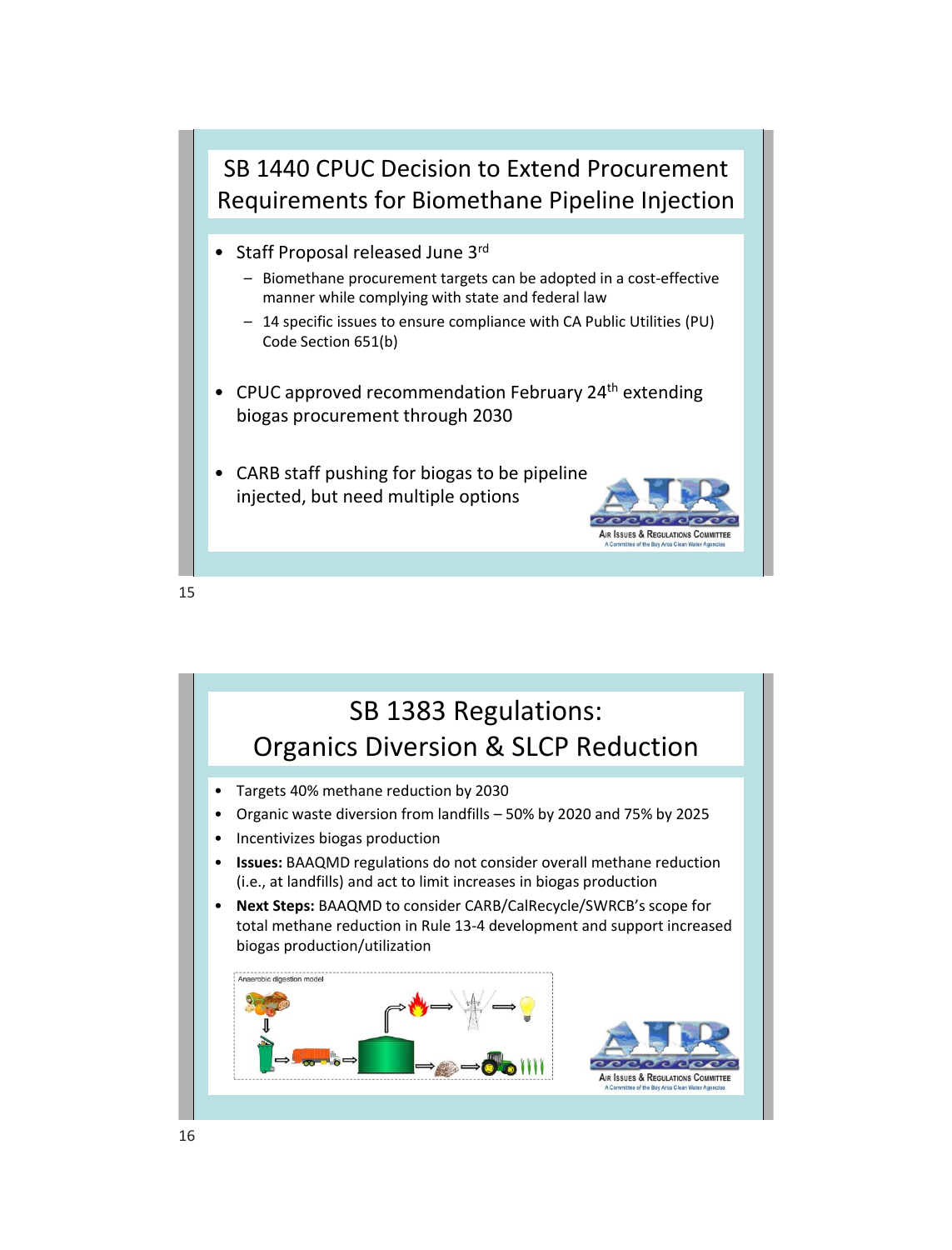|    | <b>BAAQMD Proposed Regulation 13:</b><br>Climate Pollutants<br>Rule development suspended due to COVID-19 & lack of data |                                       |                                         |                                                                                                                                                                                                                                                                                                                                                      |  |  |  |
|----|--------------------------------------------------------------------------------------------------------------------------|---------------------------------------|-----------------------------------------|------------------------------------------------------------------------------------------------------------------------------------------------------------------------------------------------------------------------------------------------------------------------------------------------------------------------------------------------------|--|--|--|
|    | Rule                                                                                                                     | <b>Next</b>                           | <b>Board</b><br>Workshop   Presentation | <b>Notes</b>                                                                                                                                                                                                                                                                                                                                         |  |  |  |
|    | 13-1: Significant<br><b>Methane Releases</b>                                                                             | <b>TBD</b>                            | <b>TBD</b>                              | Tabled indefinitely to focus on source-specific rules.                                                                                                                                                                                                                                                                                               |  |  |  |
|    | 13-2: Organic<br><b>Waste Handling</b>                                                                                   | <b>TBD</b>                            | <b>TBD</b>                              | Draft focused on organic material handling: Material<br>Recovery Facilities, Transfer Facilities, Chip & Grind<br>Facilities.                                                                                                                                                                                                                        |  |  |  |
|    | 13-3: Composting<br><b>Operations</b>                                                                                    | <b>TBD</b>                            | <b>TBD</b>                              | Draft language in development, not released.                                                                                                                                                                                                                                                                                                         |  |  |  |
|    | 13-4: Sewage<br><b>Treatment &amp;</b><br><b>Anaerobic</b><br><b>Digestion</b>                                           | <b>TBD</b><br><b>TBD</b><br>proposal. |                                         | BACWA requested involvement to provide input on draft<br>language. Draft rule to consider biogas produced/<br>collected, minimizing other pollutants, flare requirements,<br>record keeping, reporting requirements, etc. BAAQMD is<br>working with BACWA to collect baseline information to<br>inform rule development and reviewing an unsolicited |  |  |  |
|    | 13-5: Hydrogen<br><b>Plants</b>                                                                                          |                                       | <b>TBD</b>                              | Focus on hydrogen production at petroleum refineries.                                                                                                                                                                                                                                                                                                |  |  |  |
|    |                                                                                                                          |                                       |                                         |                                                                                                                                                                                                                                                                                                                                                      |  |  |  |
| 17 |                                                                                                                          |                                       |                                         |                                                                                                                                                                                                                                                                                                                                                      |  |  |  |

## Revised Summary Graphics in Development: BMPs for Controlling CH<sub>4</sub>

- List (by process) best management practices to detect and control methane emissions
	- Leak detection methods to check/tools and frequency of checks pre-, during, and post-digestion
	- Biogas/methane capture
	- Biogas conditioning
	- Onsite combustion (beneficial use/abatement)
	- Other beneficial uses (processing for CNG or pipeline injection)

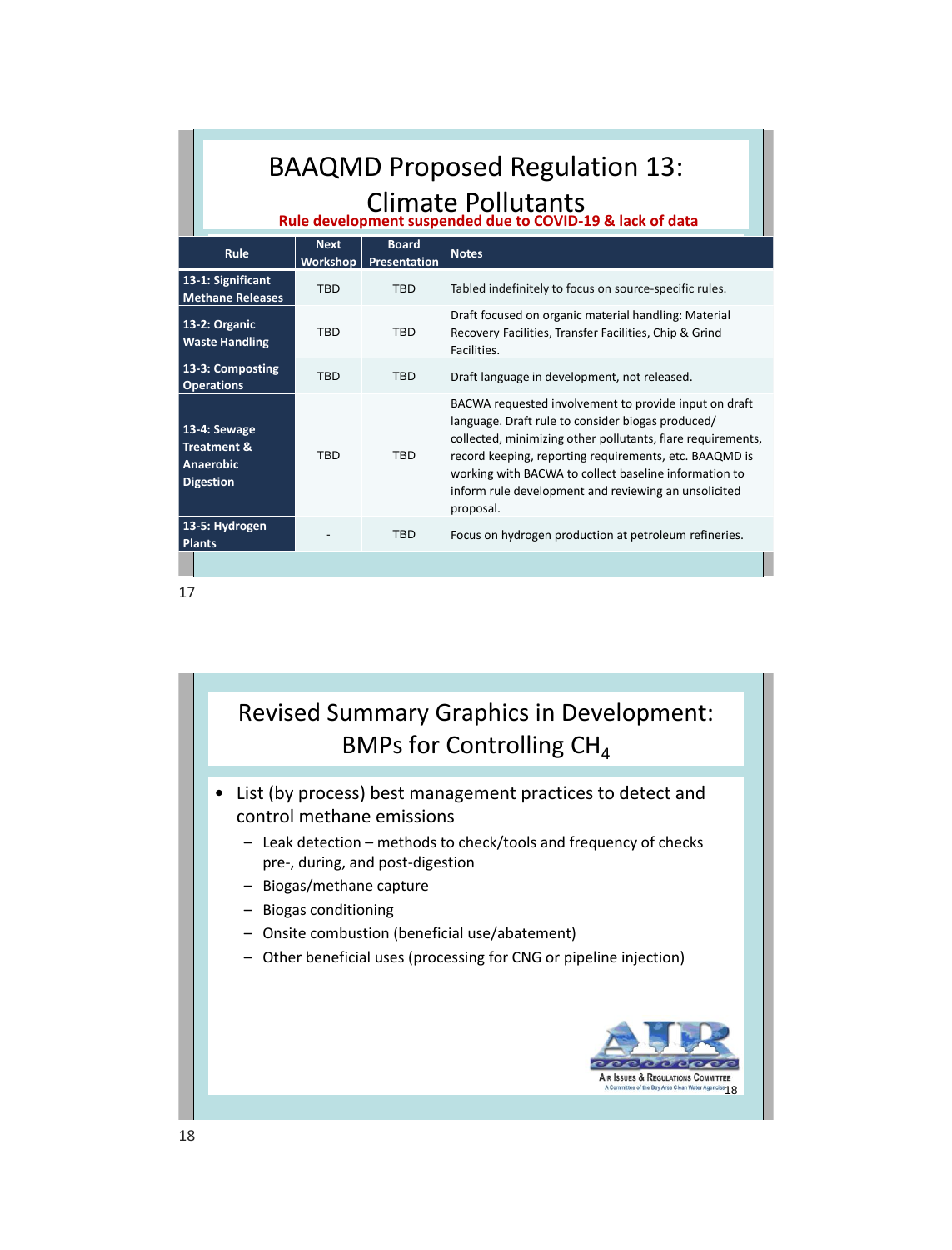## Revised Summary Graphics in Development: BMPs for Controlling  $CH<sub>4</sub>$

- New graphics under development
	- Summary of Bay Area POTW Biogas/Methane Production and Use
	- Summary of BMPs (Structural and Procedural)
	- Summary of Lagoons (Types and Details)
- BMPs to detect and control methane emissions
	- Leak detection methods to check/tools and frequency of checks pre-, during, and post-digestion
	- Biogas/methane capture
	- Biogas conditioning
	- Onsite combustion (beneficial use/abatement)
	- Other beneficial uses (processing for CNG or pipeline injection)



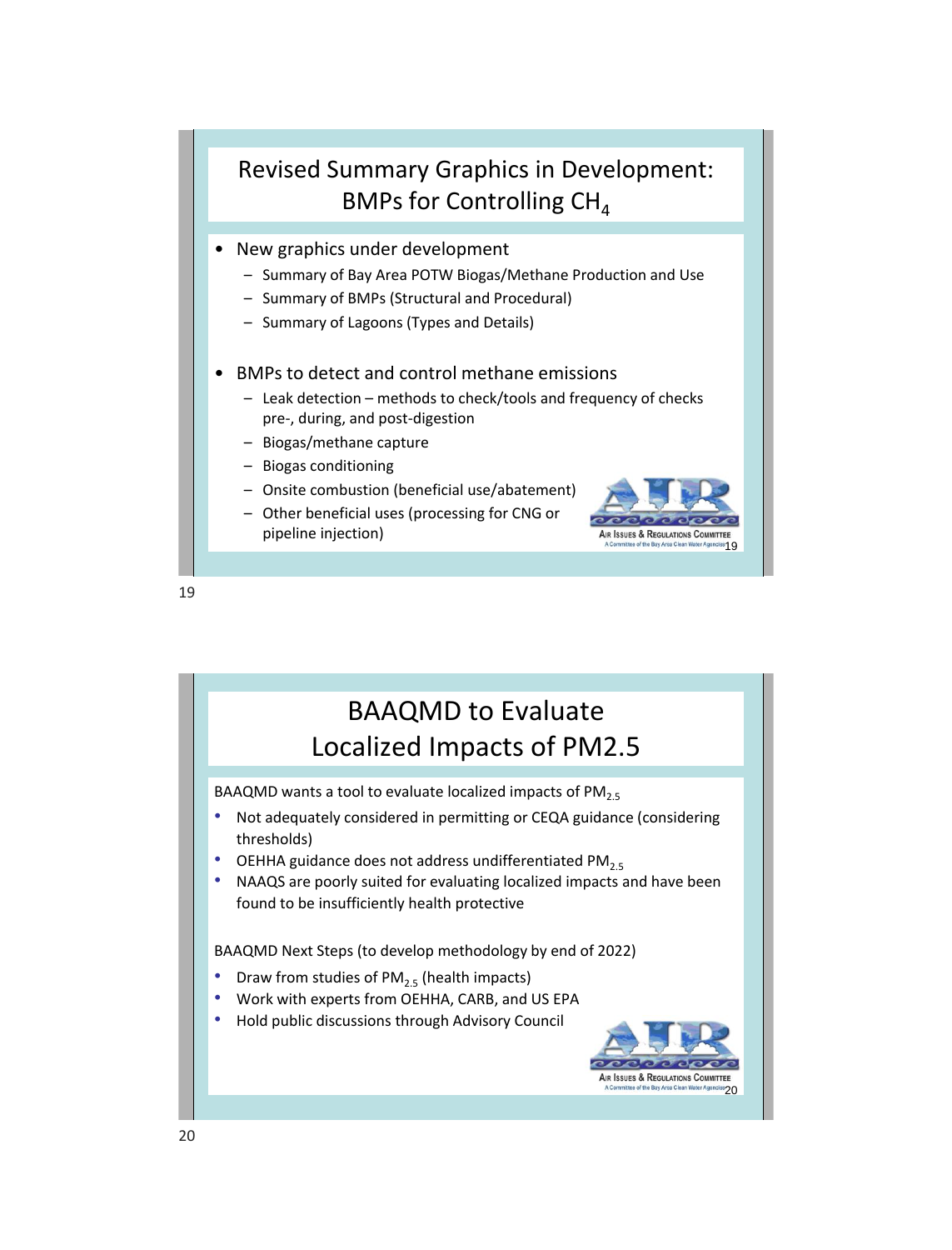## CARB Potential Amendments to In-Use Off-Road Diesel-Fueled Fleets Regulation

- Amendment concepts included:
	- Tier 0, 1, and 2 phase-out and vehicle adding conditions
	- Renewable diesel requirement (other alternative fuels)
	- Requirements for prime contractors and public works
- CASA and agencies commented January 2022
	- Essential public services must operate at all times to protect public health/environment, as such we support:
		- Inclusion of alternative fuels use, e.g., wastewater-derived biogas
		- Exemption for vehicles used for emergency operations and the addition of vehicles used for essential public services
		- Inclusion of compliance flexibility when equipment/vehicles are not available
	- A feasible process needed for records review and tracking fleet compliance
		- Definitions
- May 16<sup>th</sup> Workshop



| <b>CARB Amendments to Diesel Off-Road Emission</b><br>Standards: Tier 5 Criteria Pollutant & $CO2$ |                                           |                                                          |  |  |  |  |  |
|----------------------------------------------------------------------------------------------------|-------------------------------------------|----------------------------------------------------------|--|--|--|--|--|
| BAAQMD issued Tier 4 BACT                                                                          | <b>EPA Tier 4 emission standards</b>      |                                                          |  |  |  |  |  |
| December 2020                                                                                      | <b>Pollutant</b>                          | <b>BACT Limit</b>                                        |  |  |  |  |  |
| Diesel backup engines ≥1000                                                                        | <b>POC</b>                                | $0.14$ g/bhp-hr                                          |  |  |  |  |  |
| bhp                                                                                                | $NO_{\rm v}$                              | $0.5$ g/bhp-hr                                           |  |  |  |  |  |
|                                                                                                    | SO <sub>2</sub>                           | CARB Diesel Fuel (15 ppm sulfur)                         |  |  |  |  |  |
|                                                                                                    | CO                                        | 2.6 g/bhp-hr                                             |  |  |  |  |  |
|                                                                                                    | <b>PM-10</b>                              | $0.02$ g/bhp-hr                                          |  |  |  |  |  |
|                                                                                                    | <b>Proposed Tier 5 emission standards</b> |                                                          |  |  |  |  |  |
| CARB rulemaking underway<br>Board consideration 2024-2025                                          | <b>Pollutant</b>                          | <b>Potential Limit Reduction from</b><br>Tier 4 Limits * |  |  |  |  |  |
| Implementation 2028-2029                                                                           | $NO_{x}$                                  | 75-90% reduction                                         |  |  |  |  |  |
|                                                                                                    | <b>PM</b>                                 | 50-75% reduction                                         |  |  |  |  |  |
|                                                                                                    | <b>NMHC</b>                               | no change                                                |  |  |  |  |  |
|                                                                                                    | CO                                        | no change                                                |  |  |  |  |  |
|                                                                                                    |                                           | *depending on engine size                                |  |  |  |  |  |